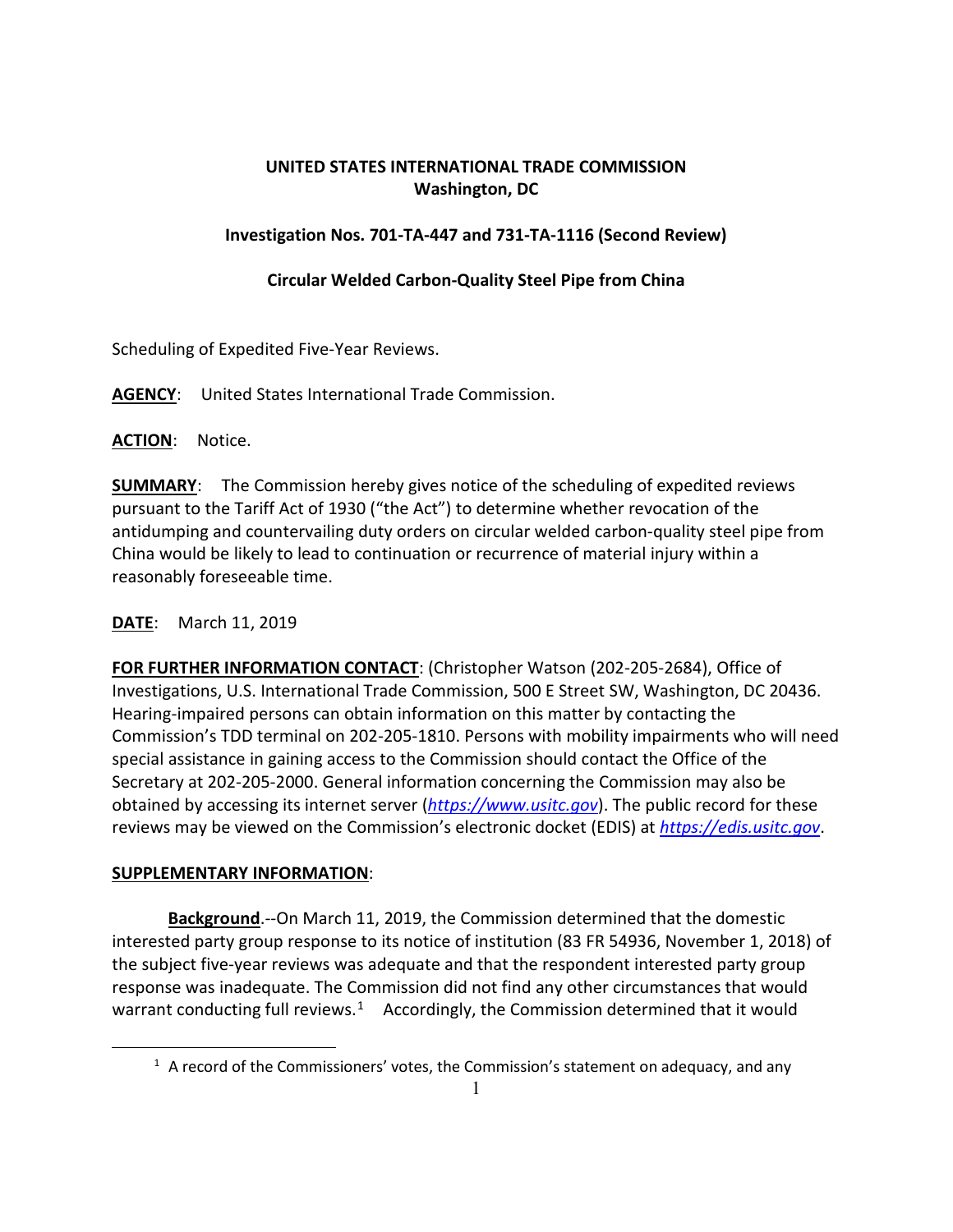conduct expedited reviews pursuant to section 751(c)(3) of the Tariff Act of 1930 (19 U.S.C.  $1675(c)(3)$ ).

Due to the lapse in appropriations and ensuing cessation of Commission operations, the Commission tolled its scheduling in these reviews.

For further information concerning the conduct of these reviews and rules of general application, consult the Commission's Rules of Practice and Procedure, part 201, subparts A and B (19 CFR part 201), and part 207, subparts A, D, E, and F (19 CFR part 207).

**Staff report**.--A staff report containing information concerning the subject matter of the reviews will be placed in the nonpublic record on May 7, 2019, and made available to persons on the Administrative Protective Order service list for these reviews. A public version will be issued thereafter, pursuant to section 207.62(d)(4) of the Commission's rules.

**Written submissions**.--As provided in section 207.62(d) of the Commission's rules, interested parties that are parties to the reviews and that have provided individually adequate responses to the notice of institution, $<sup>2</sup>$  $<sup>2</sup>$  $<sup>2</sup>$  and any party other than an interested party to the</sup> reviews may file written comments with the Secretary on what determinations the Commission should reach in the reviews. Comments are due on or before May 14, 2019 and may not contain new factual information. Any person that is neither a party to the five-year reviews nor an interested party may submit a brief written statement (which shall not contain any new factual information) pertinent to the reviews by May 14, 2019. However, should the Department of Commerce ("Commerce") extend the time limit for its completion of the final results of its reviews, the deadline for comments (which may not contain new factual information) on Commerce's final results is three business days after the issuance of Commerce's results. If comments contain business proprietary information (BPI), they must conform with the requirements of sections 201.6, 207.3, and 207.7 of the Commission's rules. The Commission's rules with respect to filing were revised effective July 25, 2014. *See* 79 Fed. Reg. 35920 (June 25, 2014), and the revised Commission Handbook on E-filing, available from the Commission's website at *[https://edis.usitc.gov](https://edis.usitc.gov/)*.

 $\overline{a}$ 

individual Commissioner's statements will be available from the Office of the Secretary and at the Commission's website.

<span id="page-1-0"></span> $2$  The Commission has found the response submitted by Bull Moose Tube Co.; EXLTUBE; Independence Tube Corp., a Nucor company; Southland Tube, Inc., a Nucor company; TMK IPSCO; Wheatland Tube Co.; and Zekelman Industries to be individually adequate. Comments from other interested parties will not be accepted (*see* 19 CFR 207.62(d)(2)).